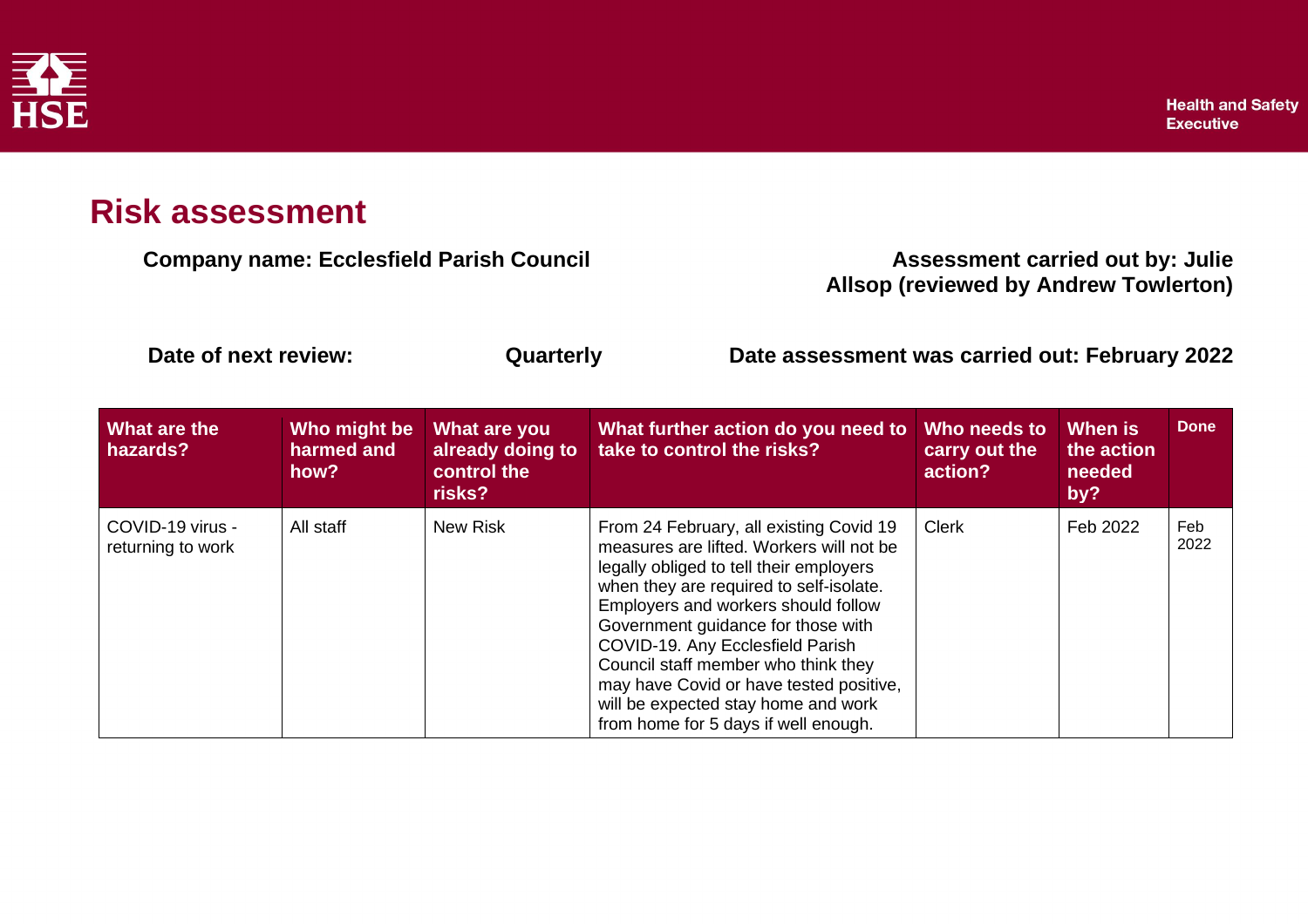| What are the<br>hazards?                                    | Who might be<br>harmed and<br>how?                       | <b>What are you</b><br>already doing to<br>control the<br>risks?                               | What further action do you need to<br>take to control the risks?                                                                                                                                                                                                                                                                                                                                                                                                                                                                          | Who needs to<br>carry out the<br>action?                | <b>When is</b><br>the action<br>needed<br>by? | <b>Done</b>                         |
|-------------------------------------------------------------|----------------------------------------------------------|------------------------------------------------------------------------------------------------|-------------------------------------------------------------------------------------------------------------------------------------------------------------------------------------------------------------------------------------------------------------------------------------------------------------------------------------------------------------------------------------------------------------------------------------------------------------------------------------------------------------------------------------------|---------------------------------------------------------|-----------------------------------------------|-------------------------------------|
|                                                             | All staff                                                | New risk                                                                                       | Address specific risks for staff who are<br>clinically extremely vulnerable and have<br>been advised to shield that they are<br>strongly advised by HM Government not<br>to work and that the Parish Council<br>takes the view they cannot work safely<br>and will remain at home on full pay.                                                                                                                                                                                                                                            | $Clerk - none$ of<br>our staff are in<br>this category  | N/A                                           | N/A                                 |
| COVID-19 virus -<br>returning to work                       | All staff                                                | New risk                                                                                       | Address specific risks for staff who are<br>clinically vulnerable i.e. over 70 for who<br>Government advice is that they should<br>take extra care and work from home and<br>where they cannot, must maintain 2<br>metres of social distancing. The Parish<br>Council's clear preference is that they<br>should remain at home on full pay<br>however if a member of staff chooses to<br>work then their tasks are to be reviewed<br>to minimise contact risks ensuring<br>absolute adherence to all measures<br>aimed at mitigating risk | Clerk - No none<br>of our staff are<br>in this category | N/A                                           | N/A                                 |
| COVID-19 virus -<br>workspace:<br>Offices/Community<br>Room | All staff and<br>visitors<br>(including)<br>Councillors) | <b>Community Room</b><br>and offices are<br>already cleaned<br>weekly with<br>general cleaning | A thorough clean and additionally to<br>sanitise before a general return to work<br>ensuring 'touch points' are sanitised e.g.<br>alarm buttons, door lock area, handles,<br>door frames, chair backs & arms, work                                                                                                                                                                                                                                                                                                                        | Cleaner                                                 | October<br>2020                               | Yes &<br>ongoin<br>g<br>Jan<br>2021 |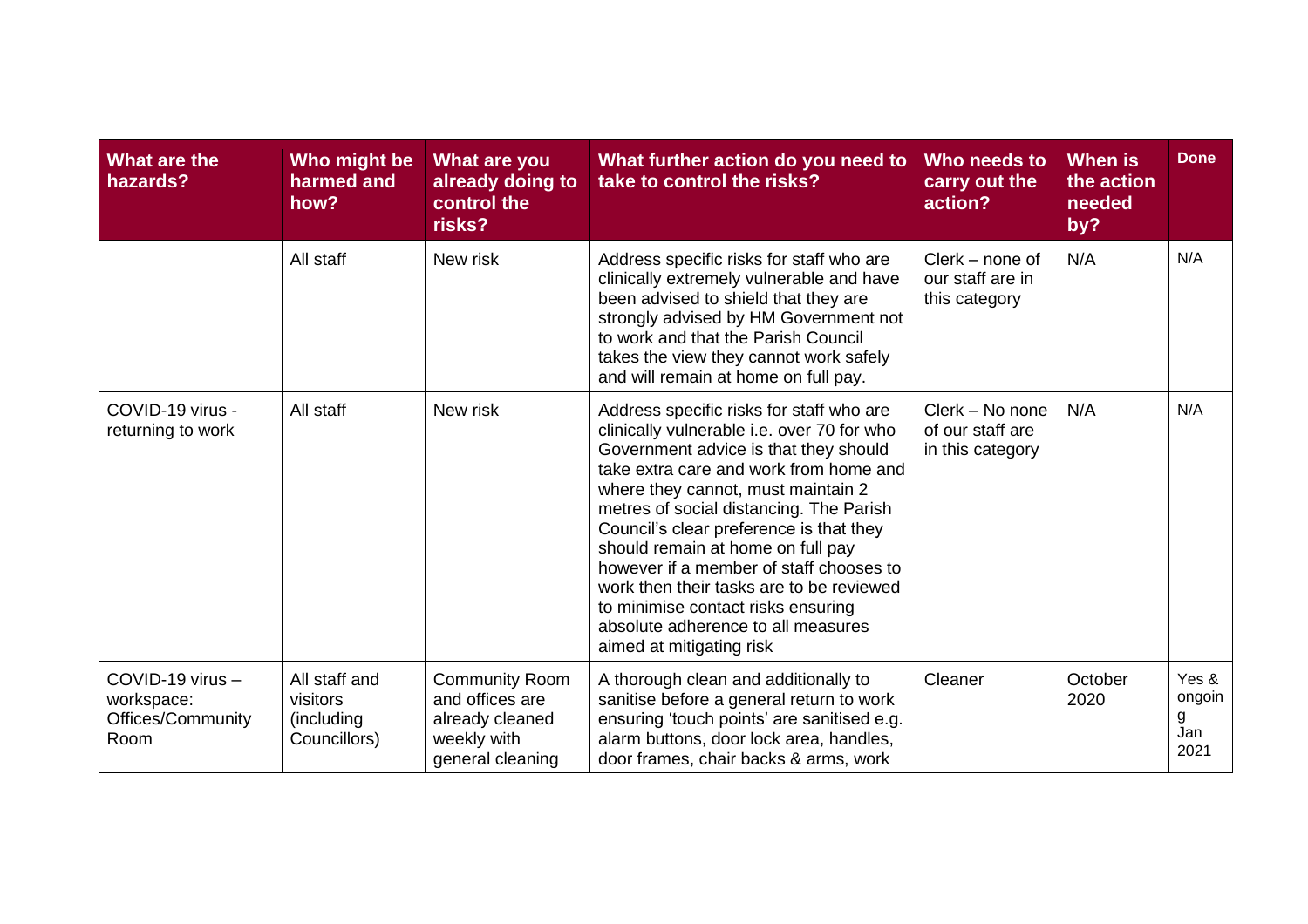| What are the<br>hazards? | Who might be<br>harmed and<br>how?                      | What are you<br>already doing to<br>control the<br>risks?                                                   | What further action do you need to<br>take to control the risks?                                                  | Who needs to<br>carry out the<br>action? | <b>When</b> is<br>the action<br>needed<br>by? | <b>Done</b>                                                                                                             |
|--------------------------|---------------------------------------------------------|-------------------------------------------------------------------------------------------------------------|-------------------------------------------------------------------------------------------------------------------|------------------------------------------|-----------------------------------------------|-------------------------------------------------------------------------------------------------------------------------|
|                          |                                                         | materials. The<br><b>Community Room</b><br>and Council Offices                                              | ledges, kitchen area, cups, cutlery etc.<br>Chambers room now being used for<br>small meetings from 17th May 2021 |                                          |                                               | May<br>2021<br>July<br>2021<br>Nov<br>2021<br>Dec<br>2021<br>Jan<br>2022<br>Feb<br>22                                   |
|                          | All staff and<br>visitors<br>(including<br>Councillors) | <b>Community Room</b><br>and offices are<br>already cleaned<br>weekly with<br>general cleaning<br>materials | Offices and Chambers cleaned<br>regularly. (Community Room is closed<br>until refurbishment has been completed)   | Cleaner                                  | October<br>2020                               | Yes &<br>ongoin<br>g<br>Jan<br>2021<br>May<br>2021<br>July<br>2021<br>Nov<br>2021<br>Dec<br>2021<br>Jan 22<br>Feb<br>22 |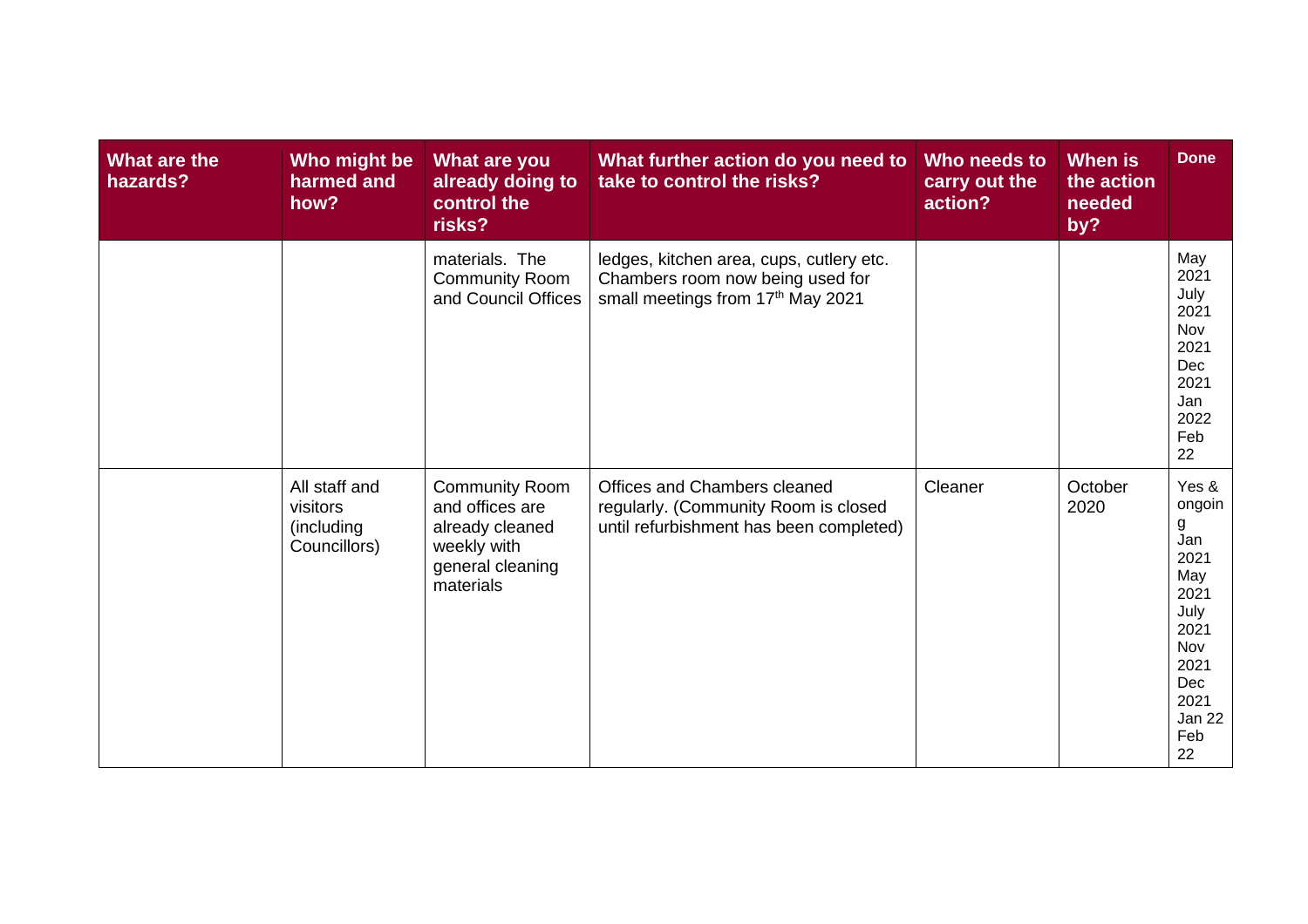| What are the<br>hazards?                                               | Who might be<br>harmed and<br>how?                      | <b>What are you</b><br>already doing to<br>control the<br>risks? | What further action do you need to<br>take to control the risks?                                                                                                                                             | Who needs to<br>carry out the<br>action? | <b>When is</b><br>the action<br>needed<br>by? | <b>Done</b>                                                                                                |
|------------------------------------------------------------------------|---------------------------------------------------------|------------------------------------------------------------------|--------------------------------------------------------------------------------------------------------------------------------------------------------------------------------------------------------------|------------------------------------------|-----------------------------------------------|------------------------------------------------------------------------------------------------------------|
| COVID-19 virus -<br>workspace:<br><b>Community Room</b><br>and offices | All staff and<br>visitors<br>(including<br>Councillors) | Wipes and<br>cleaning products<br>are supplied                   | Ensure appropriate cleaning and<br>sanitising methods and materials using<br>disposable clothes and wipes                                                                                                    | Cleaner                                  | October<br>2020                               | Yes &<br>ongoin<br>g<br>Jan 21<br>May<br>21<br>July<br>21<br>Nov<br>21<br>Dec<br>21<br>Jan 22<br>Feb<br>22 |
|                                                                        | All staff and<br>visitors<br>(including<br>Councillors) |                                                                  | Hand Sanitiser on top of table at the<br>entrance to the building.                                                                                                                                           | Clerk/Cleaner                            | Feb 2022                                      | Feb<br>22                                                                                                  |
| COVID-19 virus -<br>workspace:<br><b>Community Room</b><br>and offices | All staff and<br>visitors<br>(including<br>Councillors) |                                                                  | With all measures now lifted, Staff,<br>Councillors and visitors should continue<br>to consider the risks of close contact<br>with others, particularly if clinically<br>vulnerable or not fully vaccinated. | Clerk/Admin<br>Assistant                 | Feb 2022                                      | Feb<br>22                                                                                                  |
|                                                                        | All staff and<br>visitors                               |                                                                  | QR Codes no longer needed to be<br>scanned by visitors to the Offices. All                                                                                                                                   | Clerk/Admin<br>Assistant                 | Feb 2022                                      | Feb<br>22                                                                                                  |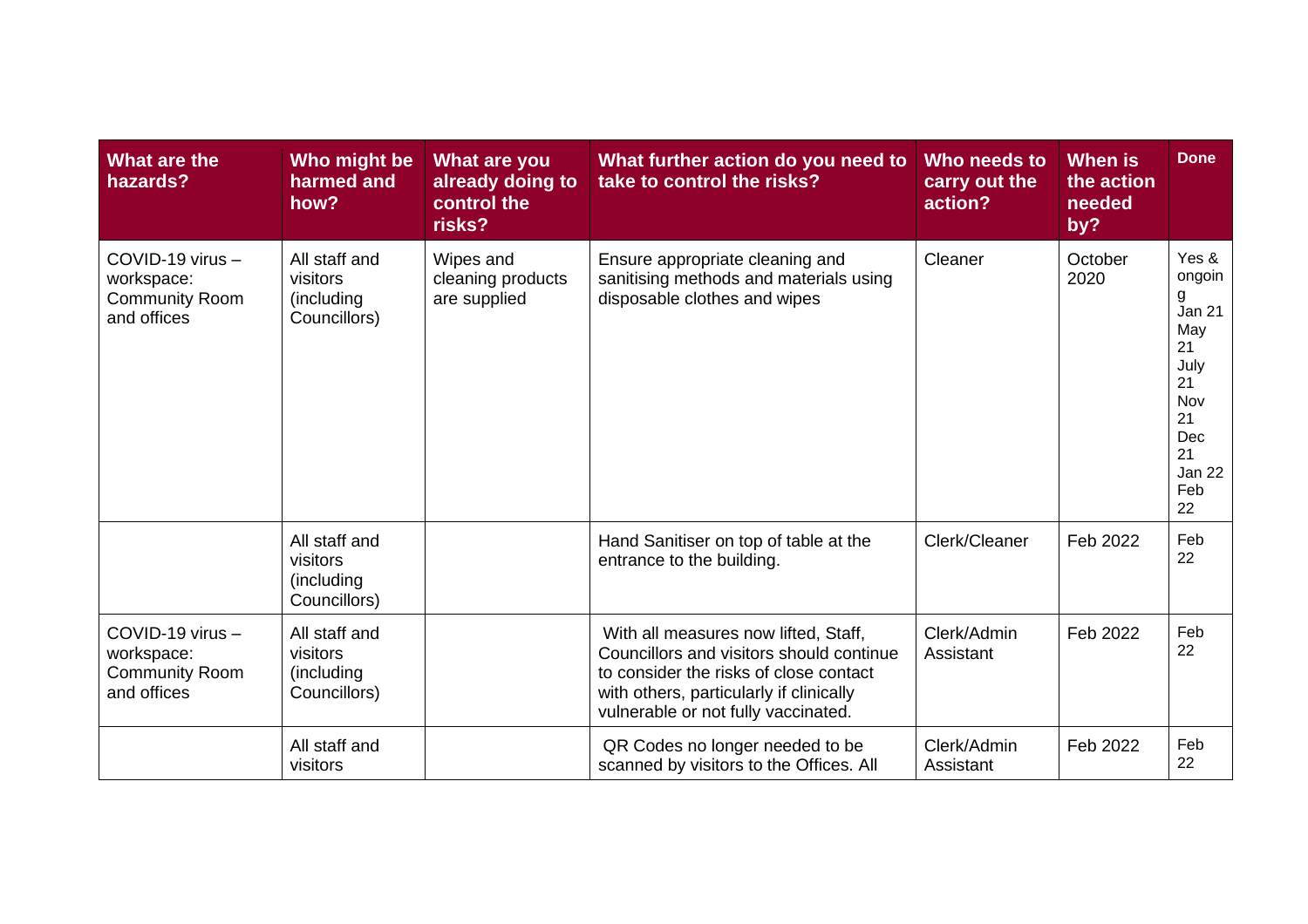| What are the<br>hazards?                                | Who might be<br>harmed and<br>how?                      | What are you<br>already doing to<br>control the<br>risks? | What further action do you need to<br>take to control the risks?                                               | Who needs to<br>carry out the<br>action? | When is<br>the action<br>needed<br>by? | <b>Done</b>                                                                                                |
|---------------------------------------------------------|---------------------------------------------------------|-----------------------------------------------------------|----------------------------------------------------------------------------------------------------------------|------------------------------------------|----------------------------------------|------------------------------------------------------------------------------------------------------------|
|                                                         | (including<br>Councillors)                              |                                                           | signage to remind people about social<br>distancing etc now removed.                                           |                                          |                                        |                                                                                                            |
|                                                         | All staff and<br>visitors<br>(including<br>Councillors) |                                                           | Visitors to wear face coverings if they<br>wish to do so.                                                      | <b>Clerk</b>                             | Feb 2022                               | Feb<br>22                                                                                                  |
|                                                         | All staff and<br>visitors<br>(including<br>Councillors) | Linen towels and<br>tea towels                            | Provision of dispensers and paper hand<br>towels in all toilets and the kitchen and a<br>waste box in each     | Clerk/Cleaner                            | October 20                             | Yes &<br>ongoin<br>g Jan<br>21<br>May<br>21<br>July<br>21<br>Nov<br>21<br>Dec<br>21<br>Jan 22<br>Feb<br>22 |
| COVID-19 virus -<br>workspace:<br><b>Community Room</b> | All staff                                               | Doors and<br>windows can be<br>opened                     | Windows to be opened to ventilate but<br>not for access to the Community Room<br>(Community closed March 2020) | All staff                                | October<br>2020                        | Yes &<br>ongoin<br>g Jan<br>21                                                                             |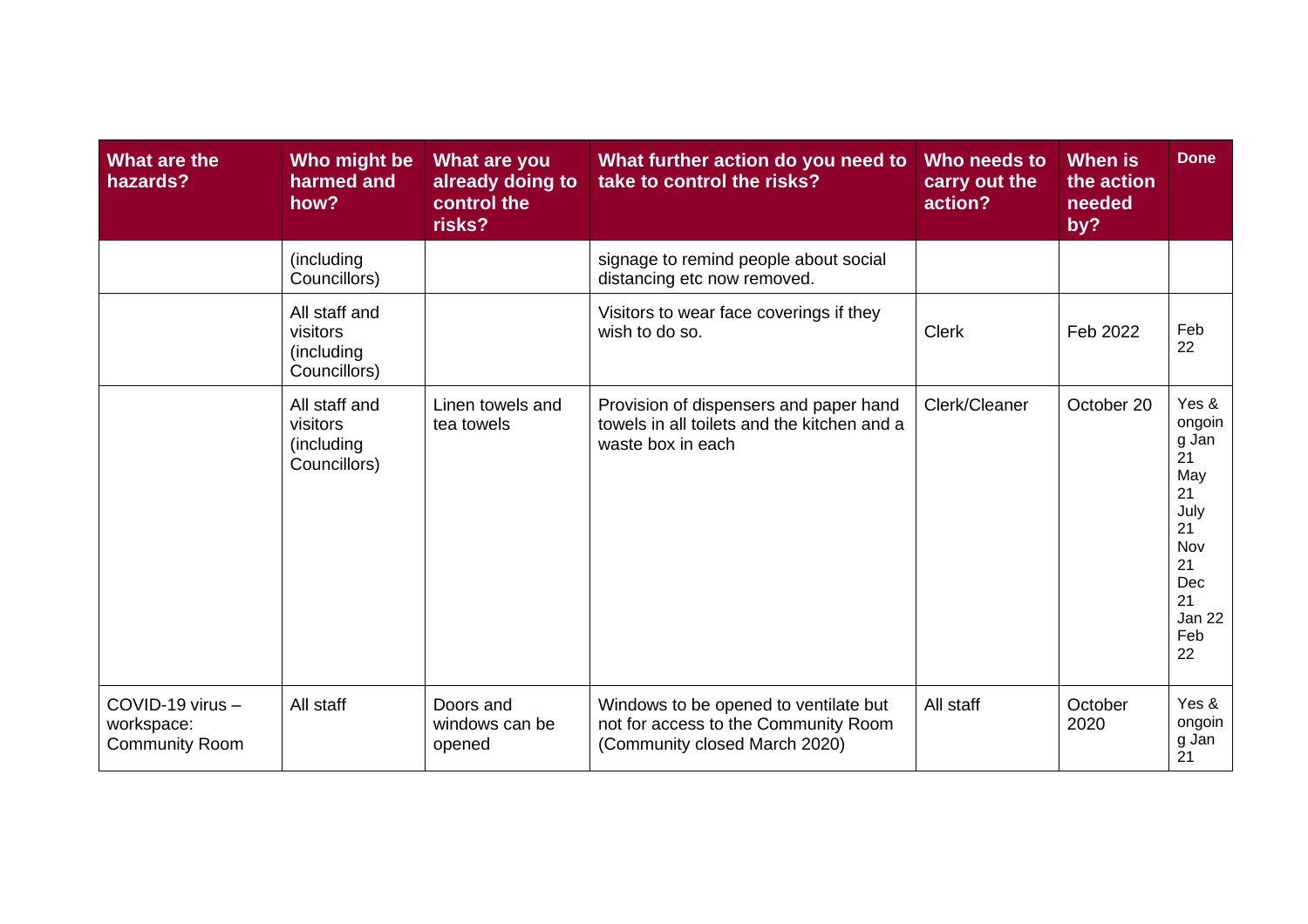| What are the<br>hazards?           | Who might be<br>harmed and<br>how? | What are you<br>already doing to<br>control the<br>risks? | What further action do you need to<br>take to control the risks? | Who needs to<br>carry out the<br>action? | When is<br>the action<br>needed<br>by? | <b>Done</b>                                                                                                             |
|------------------------------------|------------------------------------|-----------------------------------------------------------|------------------------------------------------------------------|------------------------------------------|----------------------------------------|-------------------------------------------------------------------------------------------------------------------------|
|                                    |                                    |                                                           |                                                                  |                                          |                                        | May<br>21<br>July<br>21<br>Nov<br>21<br>Dec<br>21<br>Jan 22<br>Feb<br>22                                                |
| COVID-19 virus -<br>work equipment | All staff                          | Routine cleaning<br>and maintenance                       | Wherever possible no sharing of<br>equipment                     | All staff                                | October<br>2020                        | Yes &<br>ongoin<br>g Jan<br>$\overline{2}1$<br>May<br>21<br>July<br>21<br>Nov<br>21<br>Dec<br>21<br>Jan 22<br>Feb<br>22 |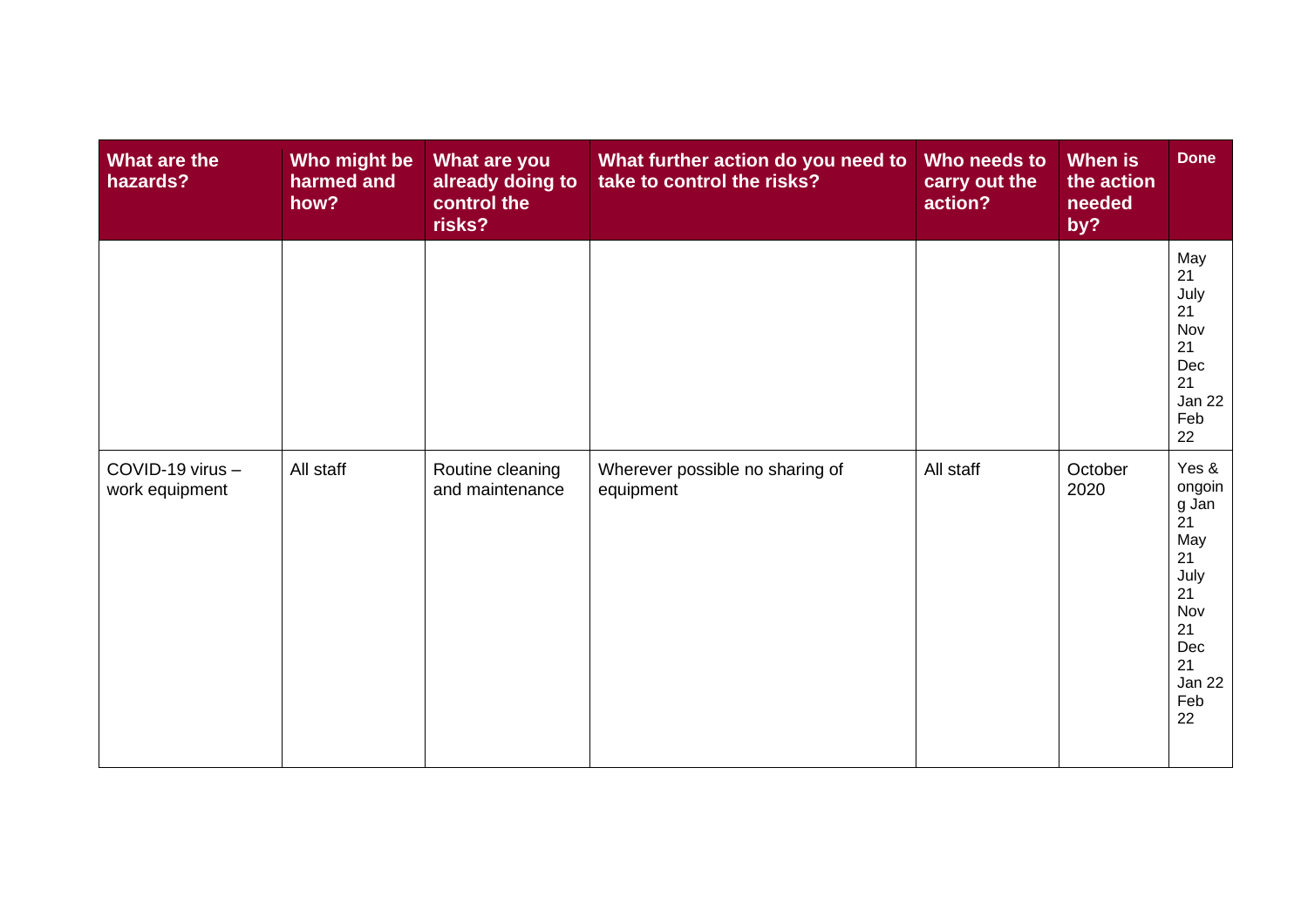| What are the<br>hazards?           | Who might be<br>harmed and<br>how? | What are you<br>already doing to<br>control the<br>risks? | What further action do you need to<br>take to control the risks?                                                                  | Who needs to<br>carry out the<br>action? | When is<br>the action<br>needed<br>by? | <b>Done</b>                                                                                                |
|------------------------------------|------------------------------------|-----------------------------------------------------------|-----------------------------------------------------------------------------------------------------------------------------------|------------------------------------------|----------------------------------------|------------------------------------------------------------------------------------------------------------|
| COVID-19 virus -<br>work equipment | All staff                          | Routine cleaning<br>and maintenance                       | All equipment handles to be sanitised<br>after use                                                                                | All staff/Cleaner                        | October<br>2020                        | Yes &<br>ongoin<br>g Jan<br>21<br>May<br>21<br>July<br>21<br>Nov<br>21<br>Dec<br>21<br>Jan 22<br>Feb<br>22 |
|                                    | All staff                          | Routine cleaning<br>materials in use                      | Disposable cleaning materials to be<br>used where possible disposed of into an<br>external waste bin at the end of the<br>workday | Cleaner                                  | October<br>2020                        | Yes &<br>ongoin<br>g<br><b>Jan 21</b><br>May<br>21<br>July<br>21<br>Nov<br>21<br>Dec<br>21                 |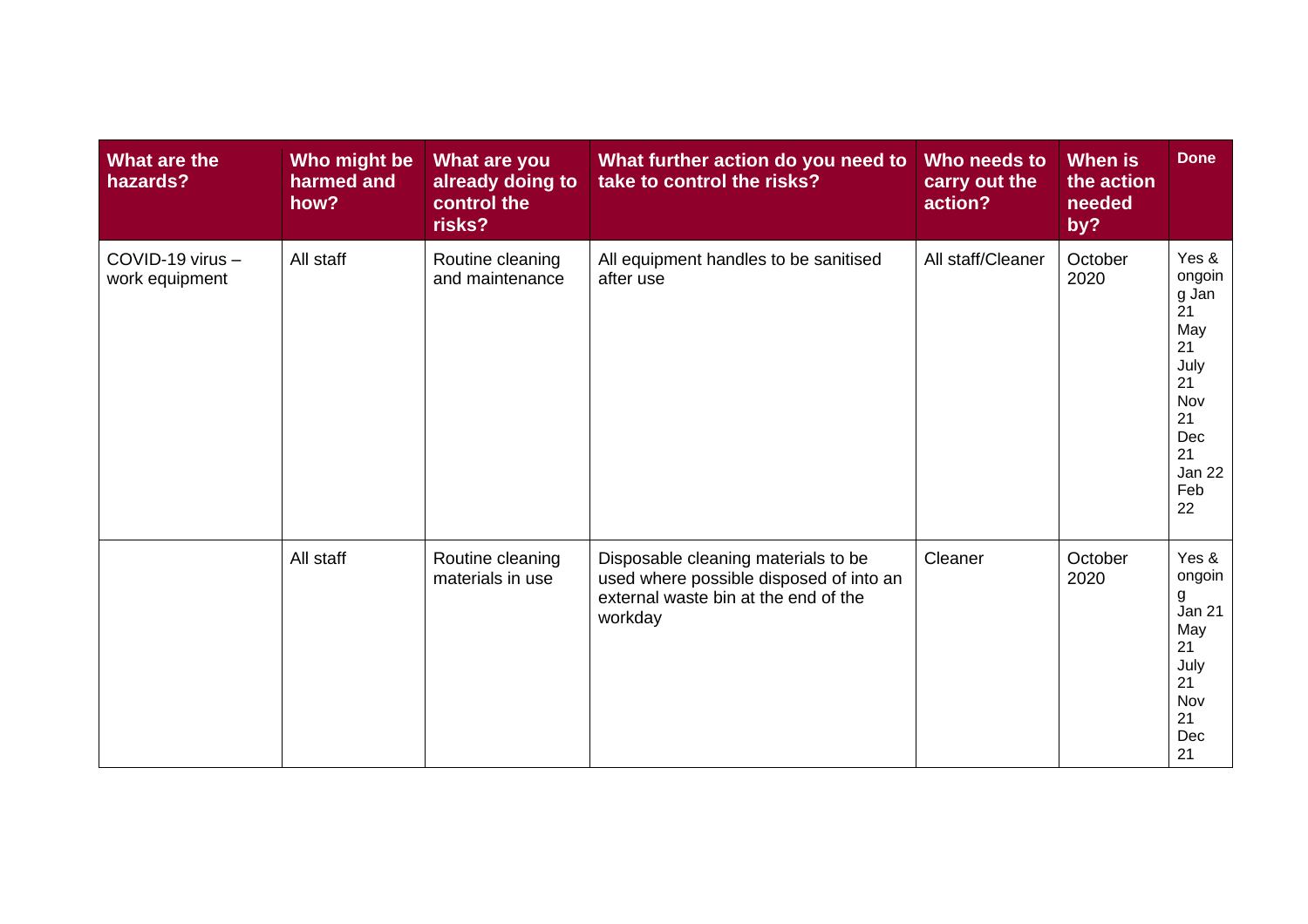| What are the<br>hazards?           | Who might be<br>harmed and<br>how? | What are you<br>already doing to<br>control the<br>risks? | What further action do you need to<br>take to control the risks?                       | Who needs to<br>carry out the<br>action?                            | When is<br>the action<br>needed<br>by? | <b>Done</b>                                                                                              |
|------------------------------------|------------------------------------|-----------------------------------------------------------|----------------------------------------------------------------------------------------|---------------------------------------------------------------------|----------------------------------------|----------------------------------------------------------------------------------------------------------|
|                                    |                                    |                                                           |                                                                                        |                                                                     |                                        | Jan 22<br>Feb<br>22                                                                                      |
|                                    | All staff                          |                                                           | All members of staff can work flexibly,<br>either from home or from the office.        | Clerk to all staff<br>and Parish<br>Councillors for<br><b>Clerk</b> | Feb 2022                               | Feb<br>22                                                                                                |
| COVID-19 virus -<br>work equipment | All staff                          | Home working<br>promoting                                 | Ensure that all staff have access to<br>equipment to enable them to work from<br>home. | Clerk/Council                                                       | End of<br>October<br>2020              | Yes<br>ongoin<br>g Jan<br>21<br>May<br>21<br>July<br>21<br>Nov<br>21<br>Dec<br>21<br>Jan 22<br>Feb<br>22 |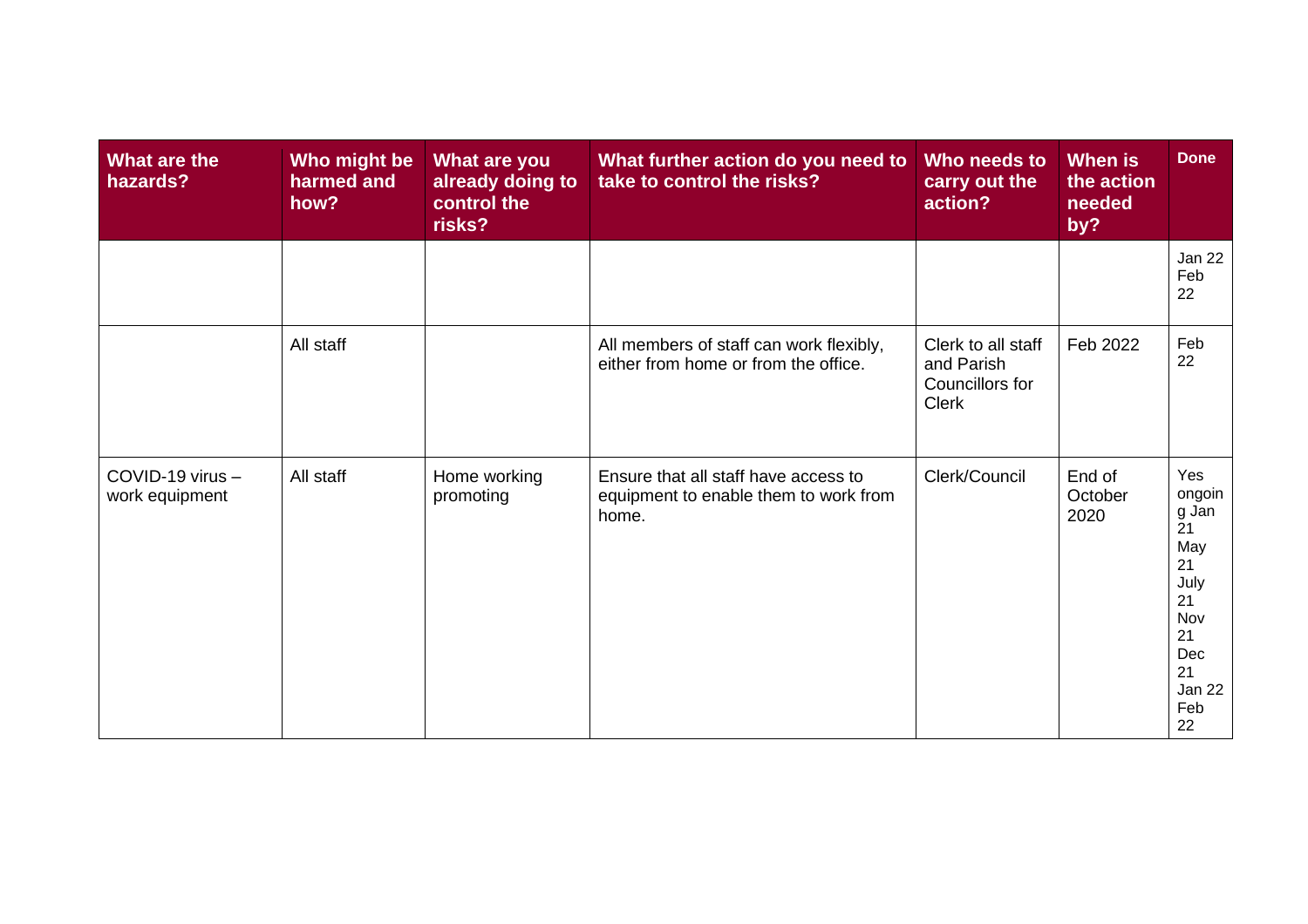| What are the<br>hazards?                            | Who might be<br>harmed and<br>how?                      | <b>What are you</b><br>already doing to<br>control the<br>risks? | What further action do you need to<br>take to control the risks?                                                         | Who needs to<br>carry out the<br>action?   | When is<br>the action<br>needed<br>by? | <b>Done</b>                                                                                                |
|-----------------------------------------------------|---------------------------------------------------------|------------------------------------------------------------------|--------------------------------------------------------------------------------------------------------------------------|--------------------------------------------|----------------------------------------|------------------------------------------------------------------------------------------------------------|
| COVID-19 virus -<br>workspace: Social<br>Distancing | All staff and<br>visitors<br>(including<br>Councillors) |                                                                  | Ecclesfield Parish Council Offices open<br>to the members of the public.                                                 | Responsible<br>person (Admin<br>Assistant) | Feb 2022                               | Feb<br>22                                                                                                  |
|                                                     | All staff and<br>visitors<br>(including<br>Councillors) |                                                                  | Staff to keep the door locked to prevent<br>access whilst ensuring they can leave<br>easily in the case of an emergency. | All staff                                  | October<br>2020                        | Yes &<br>ongoin<br>g<br>Jan 21<br>May<br>21<br>July<br>21<br>Nov<br>21<br>Dec<br>21<br>Jan 22<br>Feb<br>22 |
|                                                     | All staff                                               |                                                                  | Staff to continue to be mindful of<br>personal space. Most staff have had the<br>booster vaccination.                    | All staff                                  | Feb 2022                               | Feb<br>22                                                                                                  |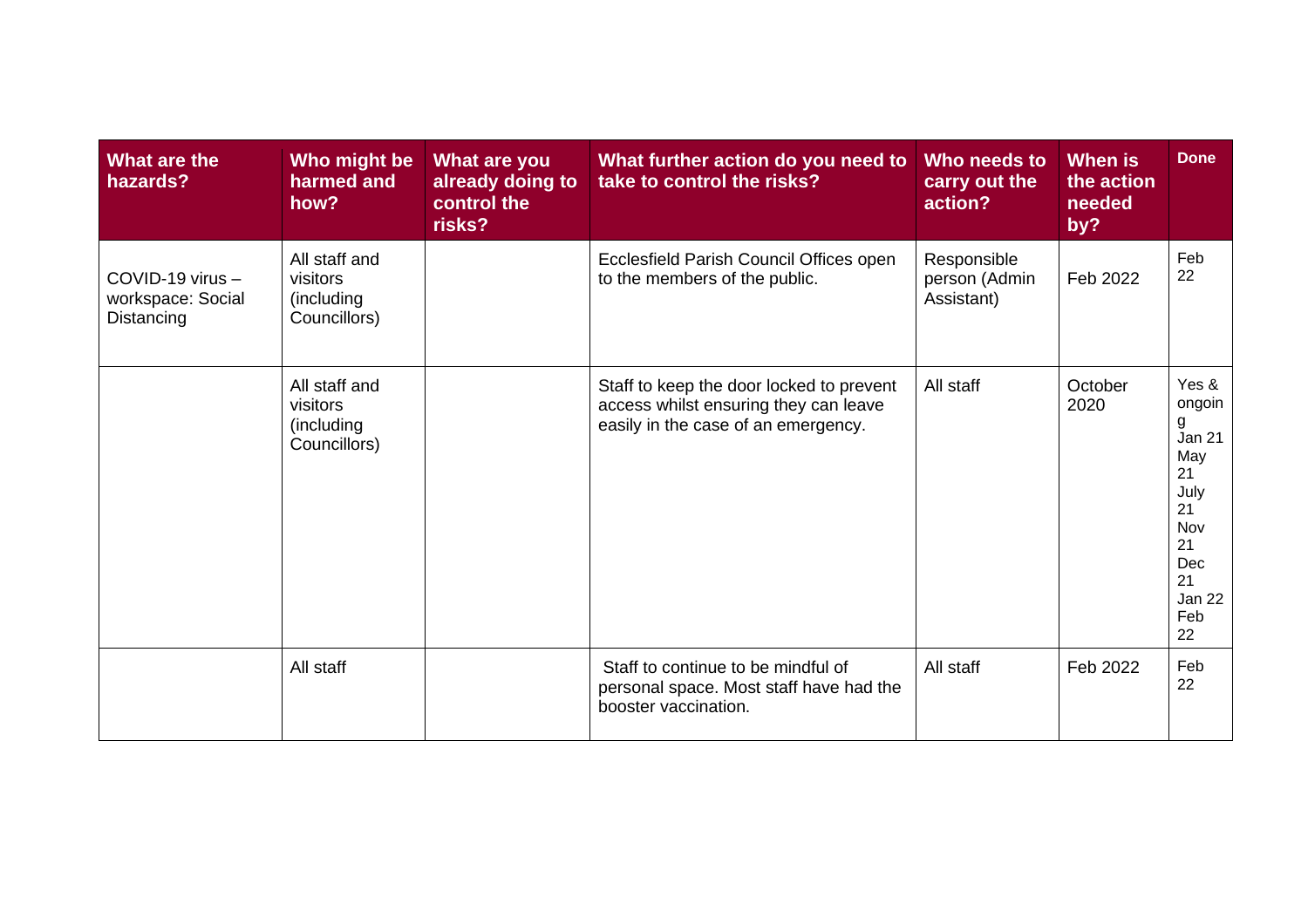| What are the<br>hazards?                            | Who might be<br>harmed and<br>how? | What are you<br>already doing to<br>control the<br>risks?                                               | What further action do you need to<br>take to control the risks?                                                                                                               | Who needs to<br>carry out the<br>action?                             | <b>When is</b><br>the action<br>needed<br>by? | <b>Done</b>                                                                                                |
|-----------------------------------------------------|------------------------------------|---------------------------------------------------------------------------------------------------------|--------------------------------------------------------------------------------------------------------------------------------------------------------------------------------|----------------------------------------------------------------------|-----------------------------------------------|------------------------------------------------------------------------------------------------------------|
| COVID-19 virus -<br>workspace: Social<br>Distancing | All staff                          |                                                                                                         | The Parish Council continue to monitor<br>the number of people attending the<br>Chambers.                                                                                      | All staff and<br>Councillors<br>The Clerk/<br><b>Admin Assistant</b> | <b>Clerk</b>                                  | Feb<br>22                                                                                                  |
|                                                     | All staff                          |                                                                                                         | No sharing of snacks, please bring your<br>own, make your own drinks.                                                                                                          | All staff                                                            | October<br>2020                               | Yes &<br>ongoin<br>g Jan<br>21<br>May<br>21<br>July<br>21<br>Nov<br>21<br>Dec<br>21<br>Jan 22<br>Feb<br>22 |
|                                                     | All staff                          | All tasks to be<br>single handed<br>unless a 2-metre<br>distance between<br>staff can be<br>guaranteed. | Staff, Councillors and visitors should<br>continue to consider the risks of close<br>contact with others, particularly if<br>clinically vulnerable of not fully<br>vaccinated. | All staff and<br>Councillors                                         | October<br>2020                               | Yes &<br>ongoin<br>g<br><b>Jan 21</b><br>May<br>21                                                         |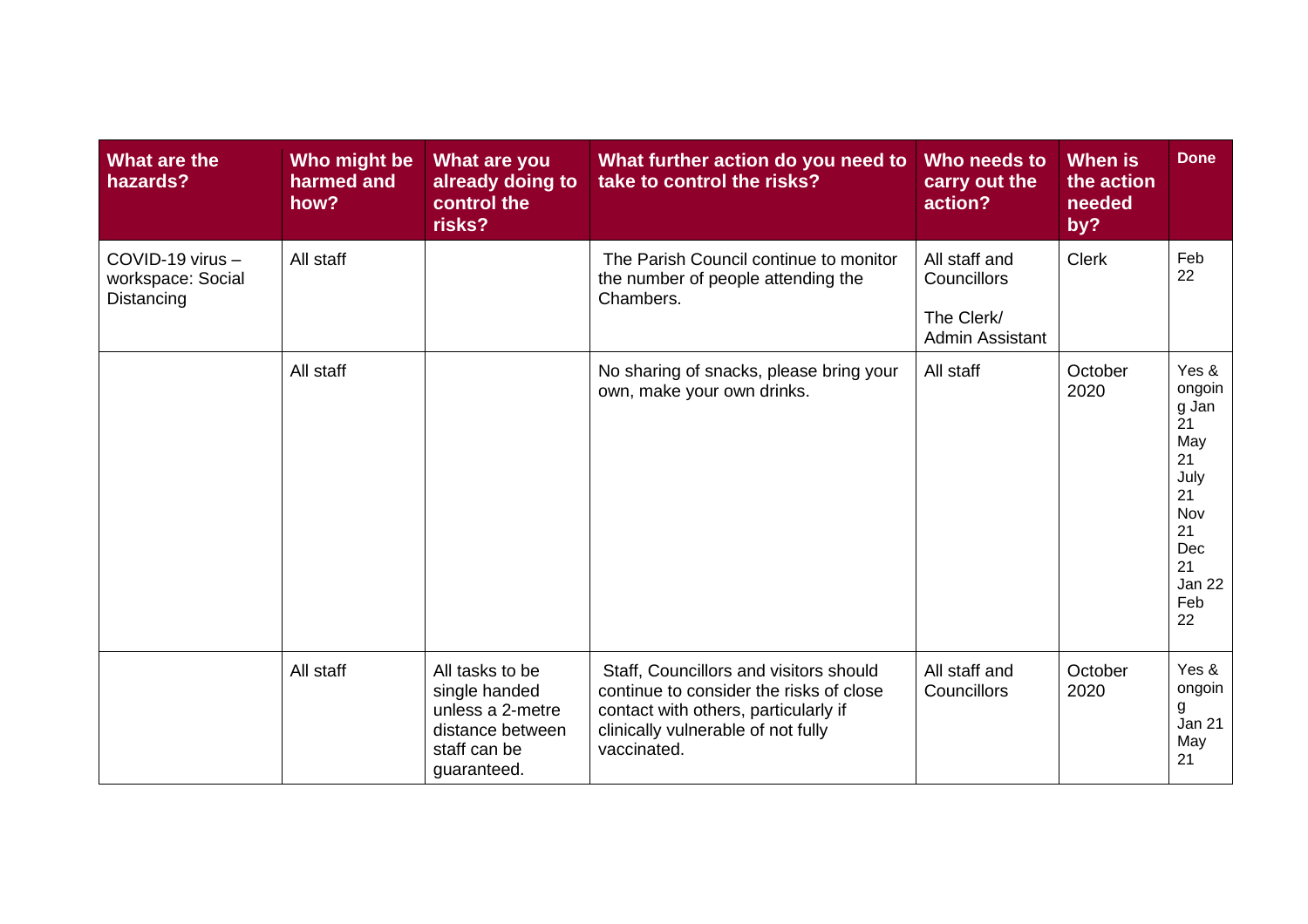| What are the<br>hazards?                            | Who might be<br>harmed and<br>how? | What are you<br>already doing to<br>control the<br>risks?                                            | What further action do you need to<br>take to control the risks?                                                             | Who needs to<br>carry out the<br>action? | When is<br>the action<br>needed<br>by? | <b>Done</b>                                                                                                |
|-----------------------------------------------------|------------------------------------|------------------------------------------------------------------------------------------------------|------------------------------------------------------------------------------------------------------------------------------|------------------------------------------|----------------------------------------|------------------------------------------------------------------------------------------------------------|
|                                                     |                                    |                                                                                                      |                                                                                                                              |                                          |                                        | July<br>21<br>Nov<br>21<br>Dec<br>21<br>Jan 22<br>Feb<br>22                                                |
| COVID-19 virus -<br>workspace: Social<br>Distancing | Cleaner                            | <b>Community Room</b><br>remains closed and<br>access to the<br><b>Council Offices</b><br>restricted | Minimise external cleaning to essential<br>health & safety of sanitising touch points<br>to minimise contact with the public | Clerk/Cleaner                            | October<br>2020                        | Yes &<br>ongoin<br>g Jan<br>21<br>May<br>21<br>July<br>21<br>Nov<br>21<br>Dec<br>21<br>Jan 22<br>Feb<br>22 |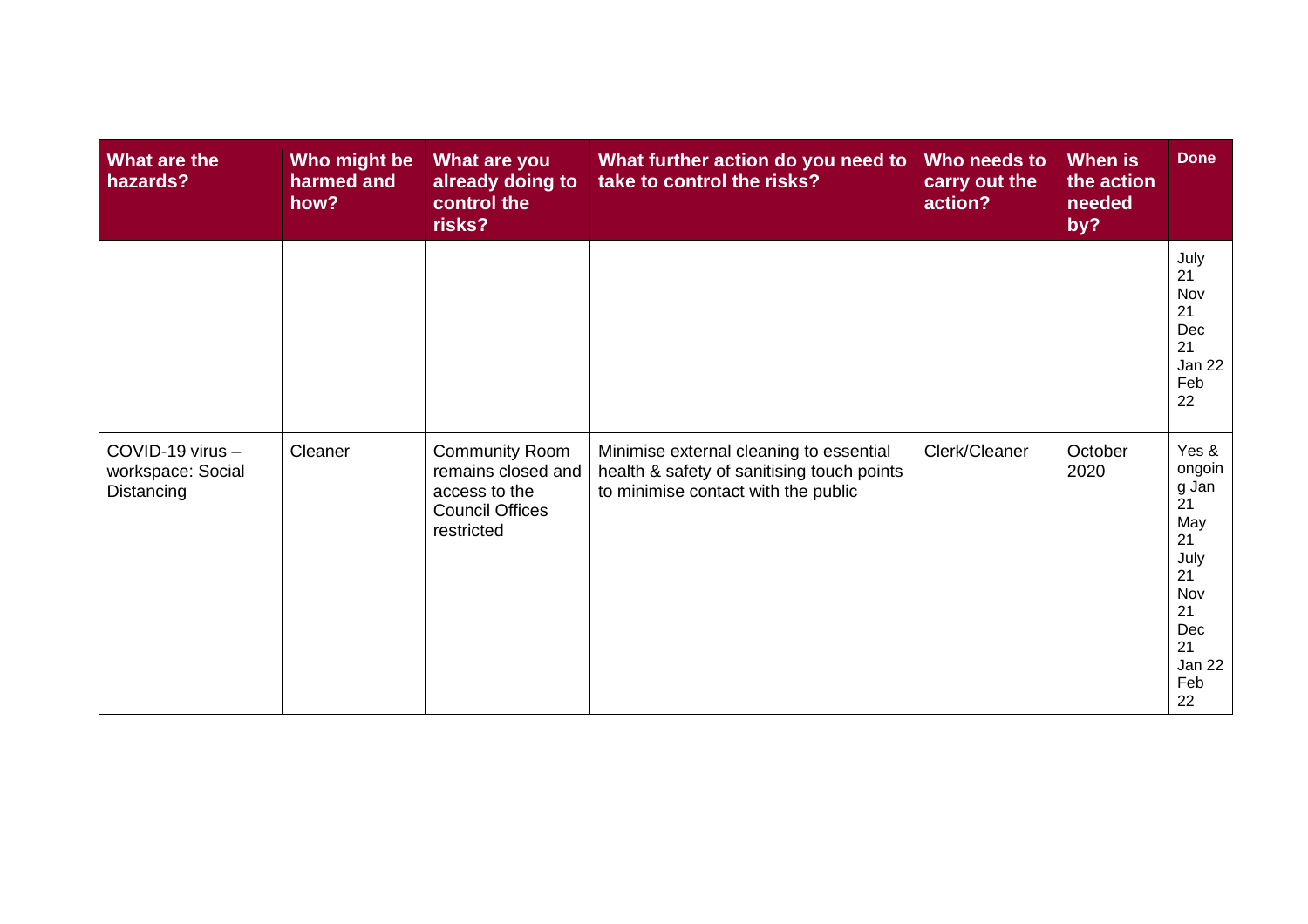| What are the<br>hazards?                            | Who might be<br>harmed and<br>how? | What are you<br>already doing to<br>control the<br>risks?                                                                                                                                                                                                                                                                                               | What further action do you need to<br>take to control the risks?                                                                                                                                                                                                                                                                                                                                                                                                                                                                                                                                                                                                                                                                                                                               | Who needs to<br>carry out the<br>action? | <b>When is</b><br>the action<br>needed<br>by? | <b>Done</b>                                 |
|-----------------------------------------------------|------------------------------------|---------------------------------------------------------------------------------------------------------------------------------------------------------------------------------------------------------------------------------------------------------------------------------------------------------------------------------------------------------|------------------------------------------------------------------------------------------------------------------------------------------------------------------------------------------------------------------------------------------------------------------------------------------------------------------------------------------------------------------------------------------------------------------------------------------------------------------------------------------------------------------------------------------------------------------------------------------------------------------------------------------------------------------------------------------------------------------------------------------------------------------------------------------------|------------------------------------------|-----------------------------------------------|---------------------------------------------|
| COVID-19 virus -<br>workspace: Social<br>Distancing |                                    | <b>Community Room</b><br>remains closed and<br>access to the<br><b>Council Offices</b><br>restricted.<br>Government<br>guidelines state as<br>of 7 <sup>th</sup> May 2021<br><b>All Council</b><br>meetings must be<br>face to face.<br>As of February 22,<br><b>YLCA</b> guidance<br>states that<br>Committee<br>meetings must now<br>be face to face. | Full Council meetings to take place in a<br>room with space for those in attendance-<br>(Newton Chambers Hall - Chapeltown,<br>Miners Welfare Hall, High Green) if<br>Council Offices not suitable. Attendance<br>of the public will no longer need to be<br>monitored. All committee meetings will<br>now be held in Chambers.<br>Individuals can still reduce the risk of<br>catching and passing on COVID-19 by:<br>Wearing a face covering in crowded<br>and enclosed spaces, especially where<br>you come into contact with people you<br>do not usually meet, when rates of<br>transmission are high; Trying to stay at<br>home if you are unwell; Taking a test if<br>you have COVID-19 symptoms and<br>staying at home and avoiding contact<br>with other people if you test positive. | Clerk and<br>Councillors                 | Feb 2022                                      | Feb<br>22                                   |
| COVID-19 virus -<br>workspace: Social<br>Distancing | All staff and                      | Regular reports to<br>members                                                                                                                                                                                                                                                                                                                           | The Clerk to notify Councillors informing<br>of the new actions.                                                                                                                                                                                                                                                                                                                                                                                                                                                                                                                                                                                                                                                                                                                               | <b>Clerk</b>                             | October<br>2020                               | Yes &<br>ongoin<br>g Jan<br>21<br>May<br>21 |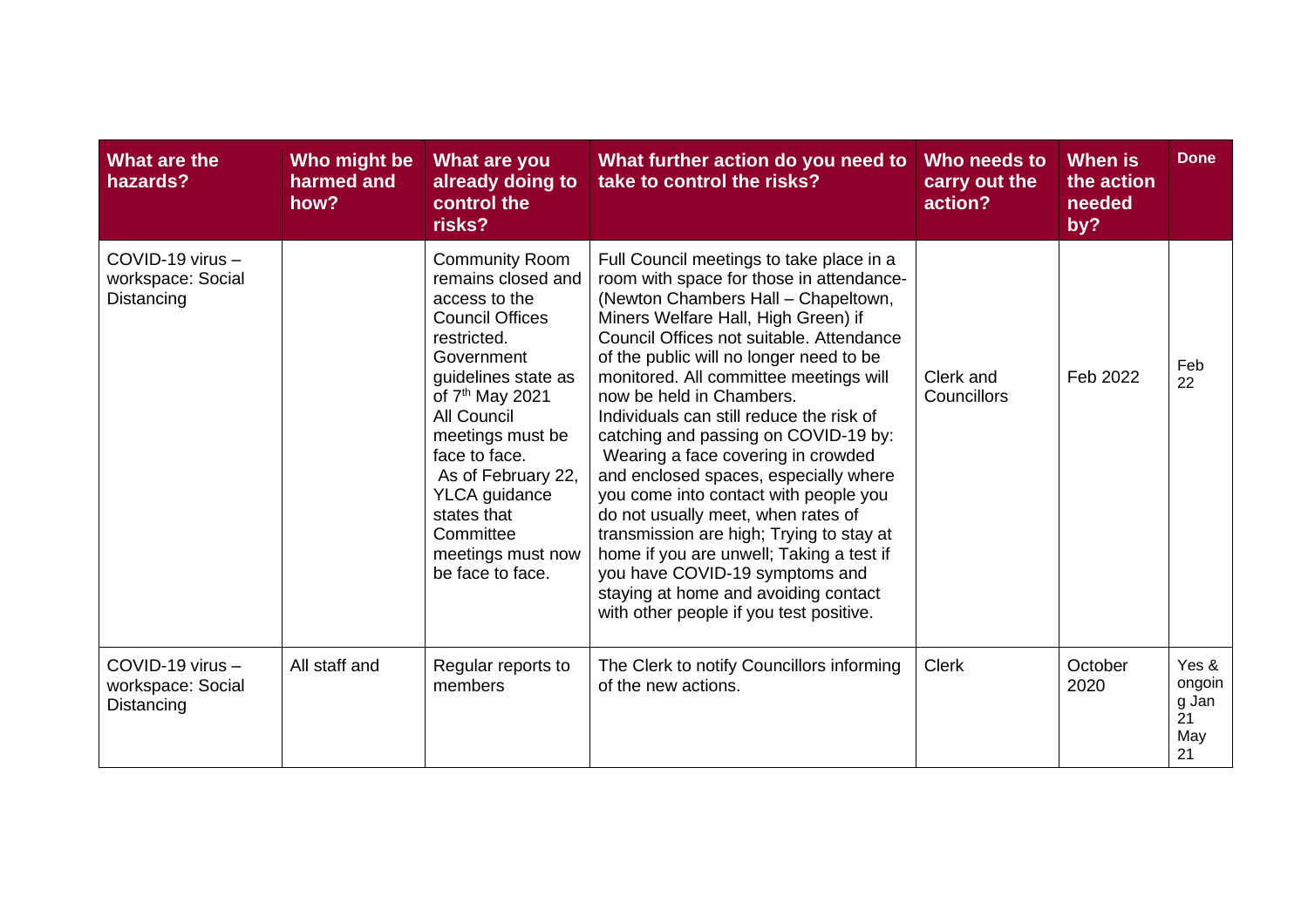| What are the<br>hazards?                           | Who might be<br>harmed and<br>how?                            | <b>What are you</b><br>already doing to<br>control the<br>risks?                                                                              | What further action do you need to<br>take to control the risks?                                                                                                                                                                     | Who needs to<br>carry out the<br>action? | <b>When is</b><br>the action<br>needed<br>by? | <b>Done</b>                                                 |
|----------------------------------------------------|---------------------------------------------------------------|-----------------------------------------------------------------------------------------------------------------------------------------------|--------------------------------------------------------------------------------------------------------------------------------------------------------------------------------------------------------------------------------------|------------------------------------------|-----------------------------------------------|-------------------------------------------------------------|
|                                                    |                                                               |                                                                                                                                               |                                                                                                                                                                                                                                      |                                          |                                               | July<br>21<br>Nov<br>21<br>Dec<br>21<br>Jan 22<br>Feb<br>22 |
|                                                    | <b>All Staff</b>                                              | Maintenance<br>visitors by<br>appointment                                                                                                     | Maintenance visitors are still to be made<br>by appointment only.                                                                                                                                                                    | Clerk/All staff                          | Feb 2022                                      | Feb<br>22                                                   |
|                                                    | Handypersons                                                  | Social distancing<br>and work restricted<br>to that in<br><b>Community Room</b><br>and Council Offices                                        | All restrictions lifted. Number of<br>contractors to be kept to a minimum due<br>to space available in the Offices.<br>Community Room to re-open Spring<br>2022                                                                      | Clerk/Handyper<br>son                    | Feb 2022                                      | Feb<br>22                                                   |
| COVID-19 virus -<br>Opening the<br>Chamber for use | Parish<br>Councillors &<br>Clerk.<br>Members of the<br>public | Limit of maximum<br>of people who can<br>safely use it.<br>Routine cleaning<br>materials and extra<br>cleaning in place,<br>social distancing | <b>Chambers can hold Committee</b><br>meetings and other smaller meetings.<br>Windows to be open to provide<br>ventilation.<br>Include a reminder that anyone feeling<br>unwell and displaying symptoms of<br>COVID must not attend. | <b>Clerk</b>                             | October<br>2020<br>October<br>2020            | Yes<br>May<br>21<br>Yes<br>and                              |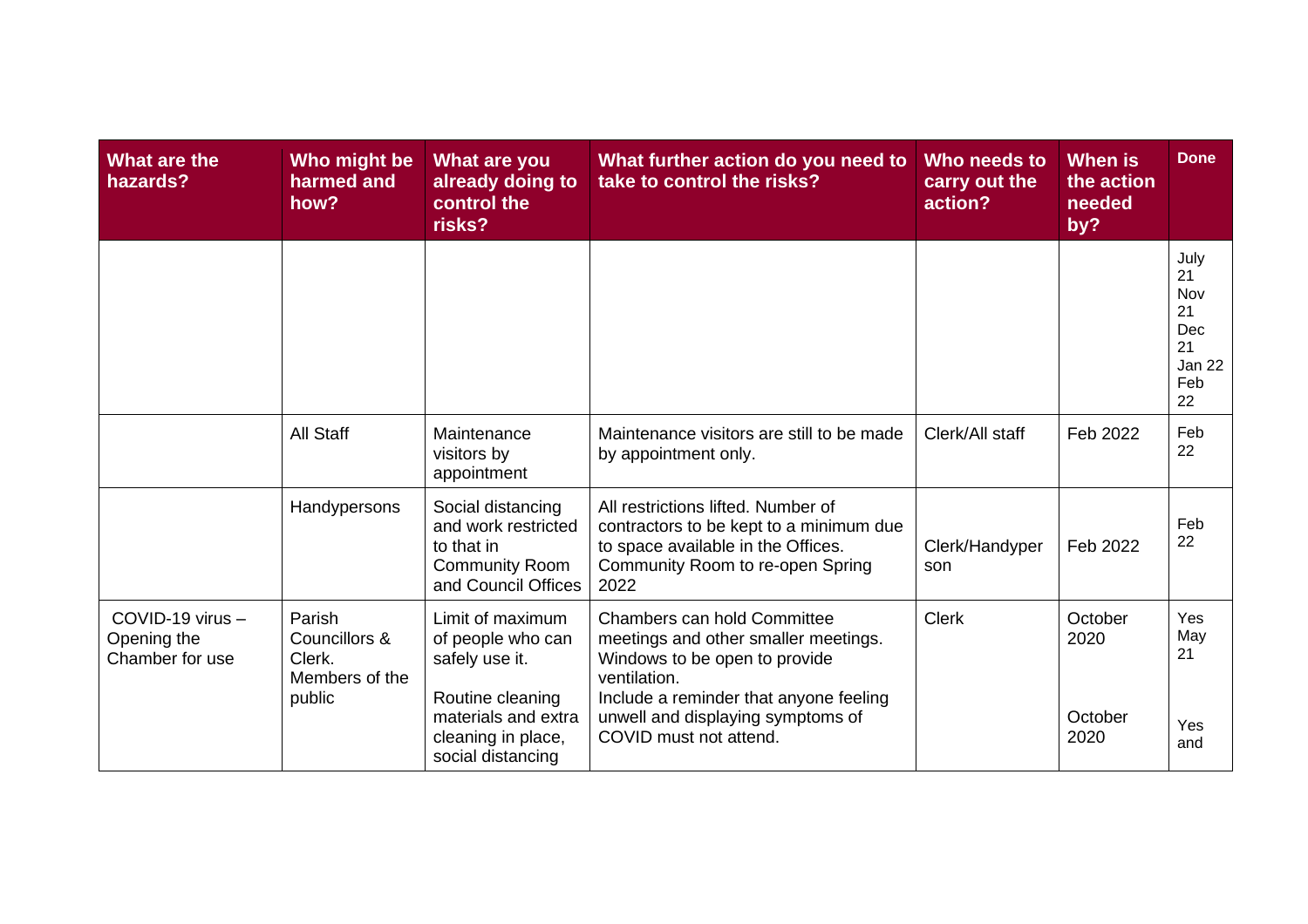| What are the<br>hazards? | Who might be<br>harmed and<br>how? | <b>What are you</b><br>already doing to<br>control the<br>risks?                                                                                                                                                                                             | What further action do you need to<br>take to control the risks?                                                                                                                                                                                                   | Who needs to<br>carry out the<br>action? | <b>When is</b><br>the action<br>needed<br>by? | <b>Done</b>                                                                                                 |
|--------------------------|------------------------------------|--------------------------------------------------------------------------------------------------------------------------------------------------------------------------------------------------------------------------------------------------------------|--------------------------------------------------------------------------------------------------------------------------------------------------------------------------------------------------------------------------------------------------------------------|------------------------------------------|-----------------------------------------------|-------------------------------------------------------------------------------------------------------------|
|                          |                                    | signs in place,<br>hand hygiene signs<br>in place, hand<br>sanitiser provided<br>plus signage to use<br>it<br>Members of the<br>public attending<br>must advise the<br>Council<br>beforehand and<br>sign in to ensure<br>maximum numbers<br>are not exceeded | Face coverings no longer required by<br>law.<br>Tables and chairs, touch points and<br>toilet facilities to be cleaned before next<br>use if used more than once during the<br>day.<br>Members of the public no longer to book<br>a place in any Council meetings. | Cleaner<br>Staff/Clerk                   | Feb 2022                                      | ongoin<br>g<br><b>Jan 21</b><br>, May<br>21,<br>July<br>21<br>Nov<br>21<br>Dec<br>21<br>Jan 22<br>Feb<br>22 |
|                          | All staff                          | Task appropriate<br>PPE is already<br>provided                                                                                                                                                                                                               | Provision of disposable gloves for<br>general use to assist with hand hygiene<br>when needed.                                                                                                                                                                      | All staff                                | October<br>2020                               | Yes<br>Jan 21<br>May<br>21<br>July<br>21                                                                    |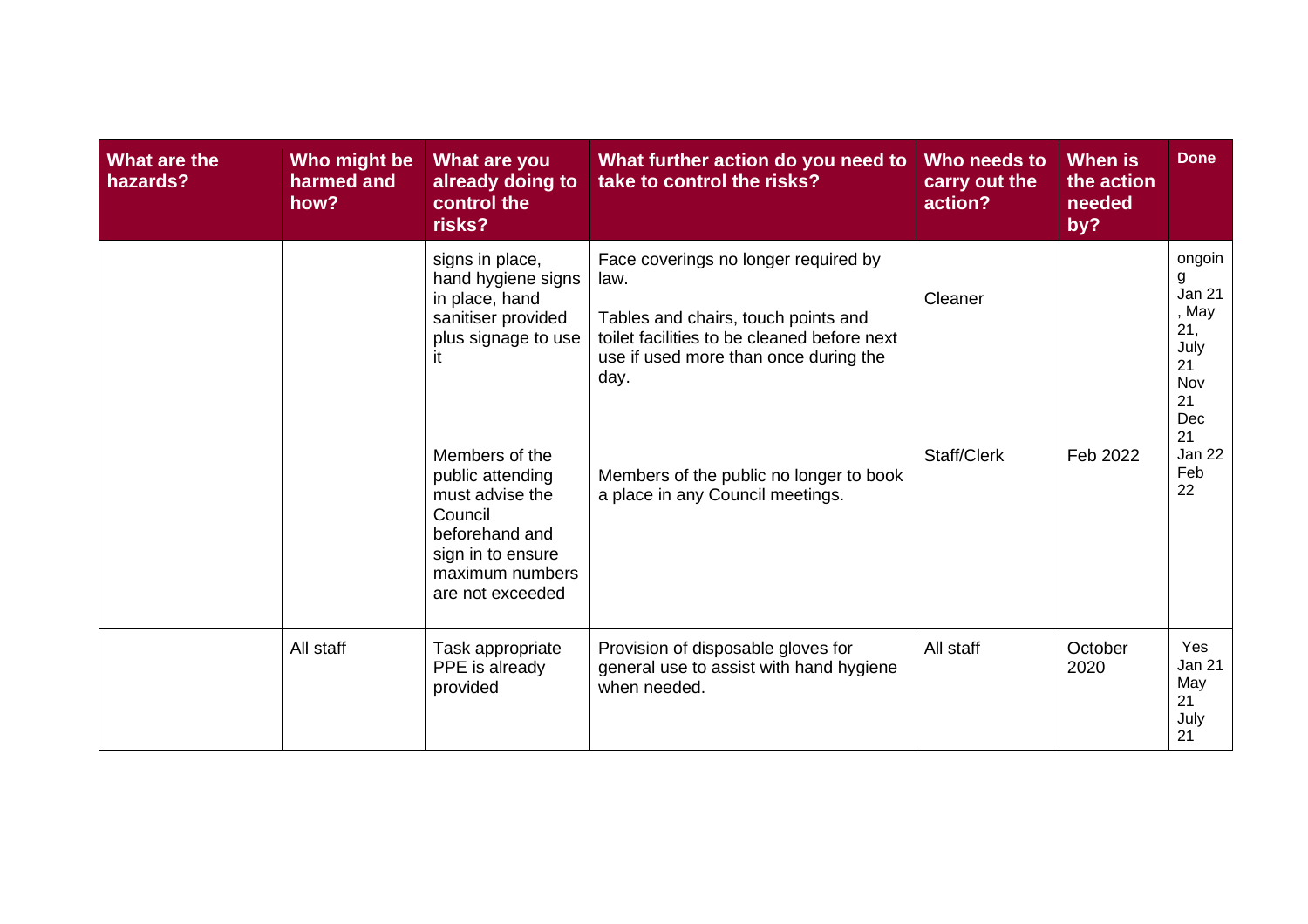| What are the<br>hazards?                                                                                                              | Who might be<br>harmed and<br>how? | What are you<br>already doing to<br>control the<br>risks?                                           | What further action do you need to<br>take to control the risks?                                                                                                                  | Who needs to<br>carry out the<br>action? | <b>When is</b><br>the action<br>needed<br>by? | <b>Done</b>                                                                                       |
|---------------------------------------------------------------------------------------------------------------------------------------|------------------------------------|-----------------------------------------------------------------------------------------------------|-----------------------------------------------------------------------------------------------------------------------------------------------------------------------------------|------------------------------------------|-----------------------------------------------|---------------------------------------------------------------------------------------------------|
|                                                                                                                                       |                                    |                                                                                                     |                                                                                                                                                                                   |                                          |                                               | Nov<br>21<br>Dec<br>21<br>Jan 22<br>Feb<br>22                                                     |
|                                                                                                                                       | All staff                          | Facilities to wash<br>and sanitise hands<br>are already<br>provided in the<br><b>Community Room</b> | Provision of personal small bottles of<br>hand sanitiser and antibacterial wipes to<br>assist with hand hygiene whilst off site                                                   | Clerk/All staff to<br>carry for use      | October<br>2020                               | Yes<br><b>Jan 21</b><br>May<br>21,<br>July<br>21<br>Nov<br>21<br>Dec<br>21<br>Jan 22<br>Feb<br>22 |
| Government advice is<br>that additional PPE<br>beyond that normally<br>worn is not beneficial<br>in managing risks<br>associated with | All staff                          |                                                                                                     | Consider the offer of disposable face<br>masks with government guidance on<br>their use:<br>-.wash/sanitise hands before<br>putting mask on<br>- mask to cover mouth & nose fully | <b>Clerk</b>                             | October<br>2020                               | July<br>21<br>Nov<br>21<br>Dec<br>21                                                              |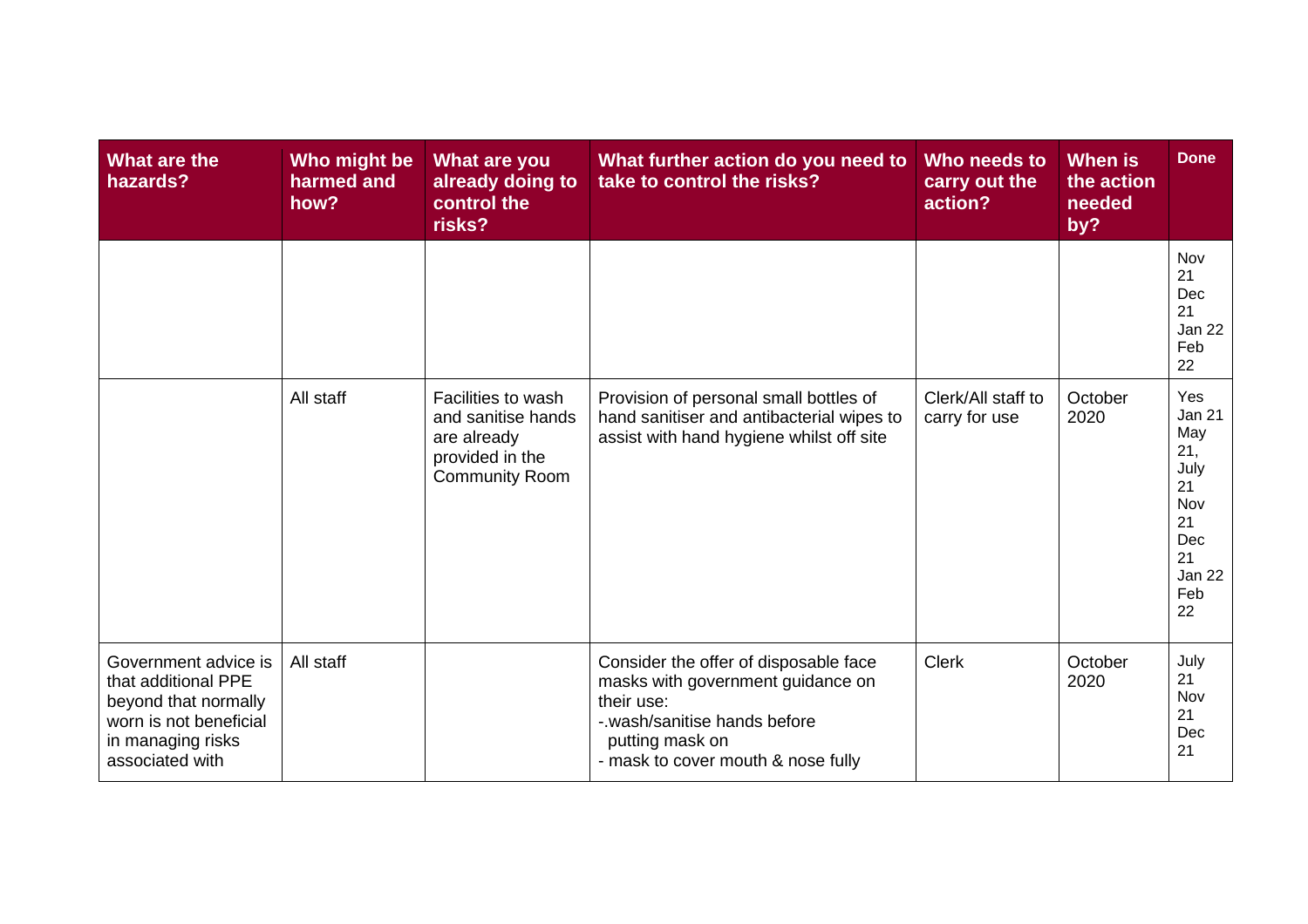| What are the<br>hazards?                                                                                                      | Who might be<br>harmed and<br>how?                                                                               | <b>What are you</b><br>already doing to<br>control the<br>risks?                 | What further action do you need to<br>take to control the risks?                                                                                                                                                                                                                                                                                                                 | Who needs to<br>carry out the<br>action? | <b>When is</b><br>the action<br>needed<br>by? | <b>Done</b>                                                      |
|-------------------------------------------------------------------------------------------------------------------------------|------------------------------------------------------------------------------------------------------------------|----------------------------------------------------------------------------------|----------------------------------------------------------------------------------------------------------------------------------------------------------------------------------------------------------------------------------------------------------------------------------------------------------------------------------------------------------------------------------|------------------------------------------|-----------------------------------------------|------------------------------------------------------------------|
| COVID outside of a<br>clinical setting it is<br>therefore not<br>promoted as part of<br>this risk assessment<br>for employees |                                                                                                                  |                                                                                  | - do not touch the mask<br>- change mask if it becomes damp<br>- continue to wash hand regularly<br>- continue with social distancing<br>Face coverings are now a personal<br>choice, but individuals can wear one to<br>help prevent transmission.                                                                                                                              |                                          |                                               |                                                                  |
| As of 24 <sup>th</sup> February<br>22, all remaining<br>Covid 19 restrictions<br>have been lifted                             | All staff                                                                                                        | Following<br>guidelines for<br><b>COVID</b> secure<br>workspaces and<br>premises | Employers and businesses have also<br>taken significant steps over the<br>pandemic to mitigate the risks of<br>COVID-19 within their settings. The<br>Government has lifted the majority of<br>legal requirements on businesses and<br>continues to provide 'Working Safely'<br>guidance setting out the steps that<br>employers can take to reduce risk in<br>their workplaces. | All<br>staff/Councillors                 | Feb 2022                                      | Feb<br>22                                                        |
| <b>Stress</b>                                                                                                                 | All staff could be<br>impacted due to<br>concern about<br>the increase risk<br>of infection by<br>coming to work | Staff understand<br>what their duties<br>and responsibilities<br>are.            | Staff understand how we can be flexible<br>in their role to minimise risk and can talk<br>to the Clerk or Chair of the Parish<br>Council/Staffing Committee if they are<br>feeling uneasy about things at work.                                                                                                                                                                  | All staff/Clerk                          | October<br>2020                               | Yes,<br>part of<br><b>COVI</b><br>D ind<br>ongoin<br>g Jan<br>21 |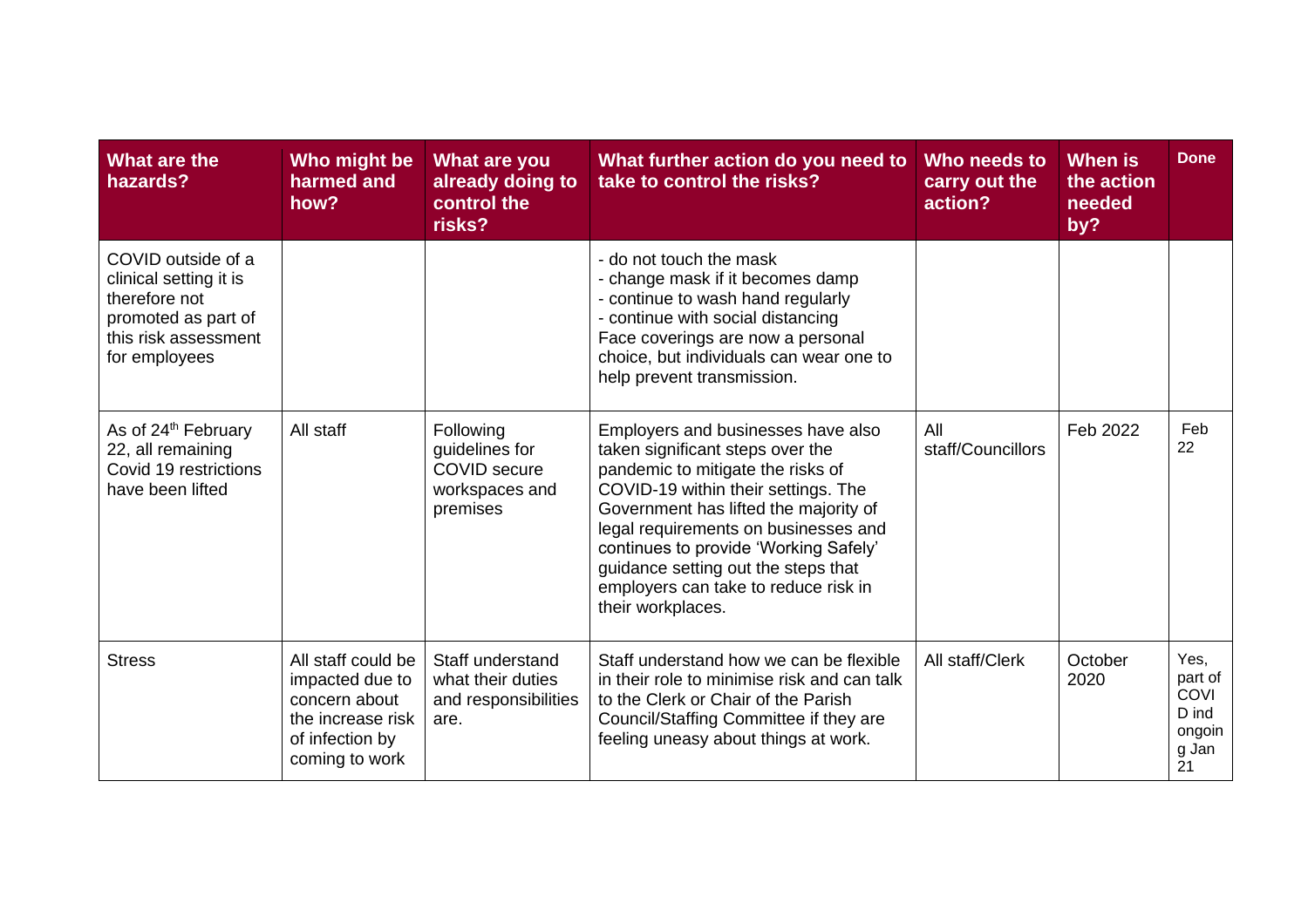| What are the<br>hazards? | Who might be<br>harmed and<br>how? | What are you<br>already doing to<br>control the<br>risks? | What further action do you need to<br>take to control the risks?                                                | Who needs to<br>carry out the<br>action? | When is<br>the action<br>needed<br>by? | <b>Done</b>                                                                                                                                    |
|--------------------------|------------------------------------|-----------------------------------------------------------|-----------------------------------------------------------------------------------------------------------------|------------------------------------------|----------------------------------------|------------------------------------------------------------------------------------------------------------------------------------------------|
|                          |                                    |                                                           |                                                                                                                 |                                          |                                        | May<br>$21 -$<br>staff<br>taking<br>regula<br>r covid<br>tests<br>Ongoi<br>ng<br>July<br>21<br>Nov<br>21<br>Dec<br>2021<br>Jan 22<br>Feb<br>22 |
| <b>Stress</b>            | All staff                          | Staff have access<br>to line<br>management                | Weekly staff meetings to continue for<br>staff and the Clerk for work updates and<br>any worries they may have. | Clerk/Staffing<br>Committee              | October<br>2020                        | Yes<br>ongoin<br>g Jan<br>21<br>May<br>21<br>July<br>21<br>Nov<br>21                                                                           |